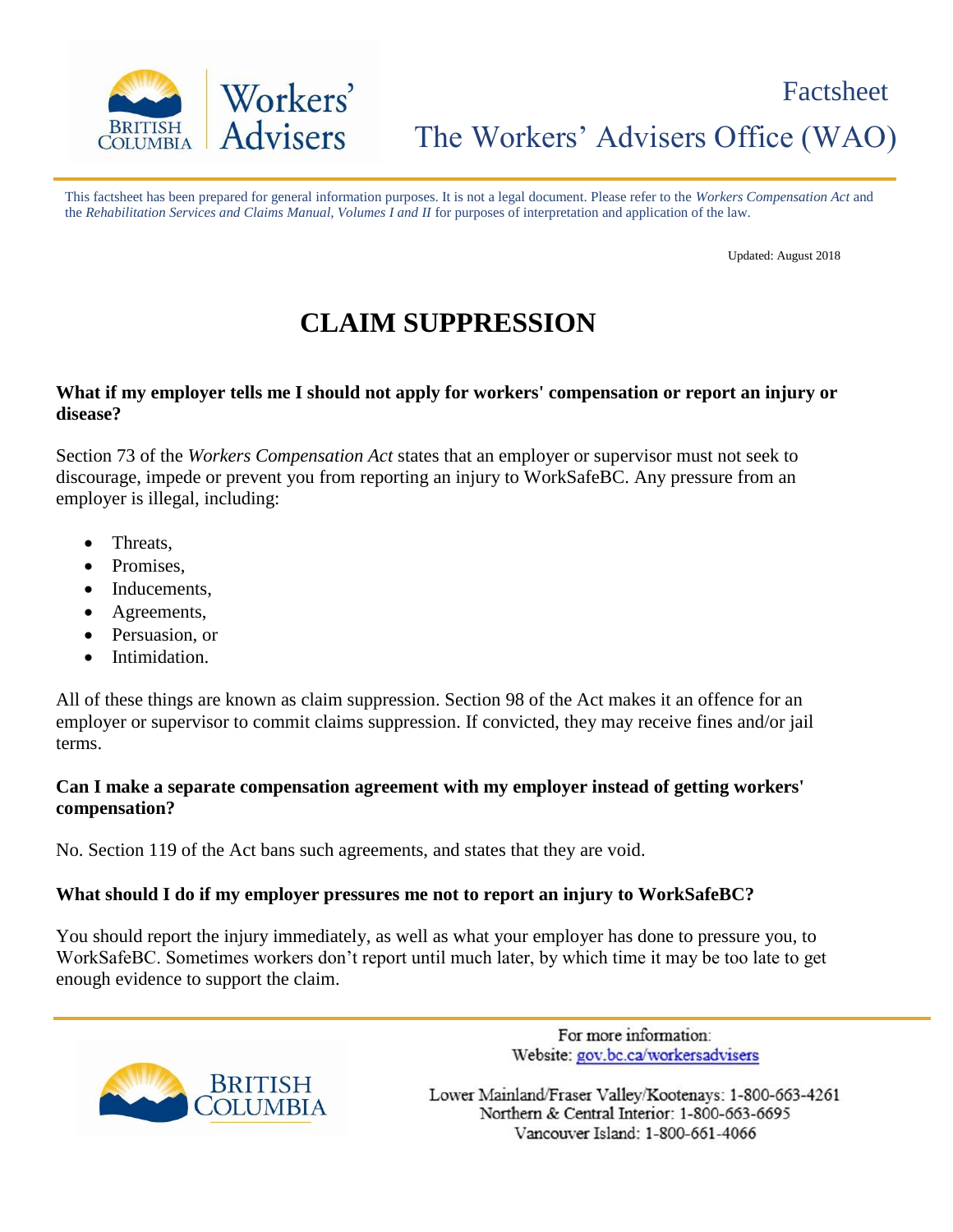

### **CLAIM SUPPRESSION**

#### **What if I report my injury to WorkSafeBC and my employer fires me or takes other action against me?**

The Vocational Rehabilitation Department of WorkSafeBC may offer assistance if you are no longer job attached. For more information about this, please refer to our factsheet "Vocational Rehabilitation."

As for legal action against your employer, there are several potential options which may apply depending on the circumstances. These include:

- Filing a complaint with the Employment Standards Branch,
- Filing a claim with the B.C. Human Right Tribunal,
- A wrongful dismissal lawsuit in the courts.

Please note that the Workers' Advisers Office cannot offer advice on any of these options.